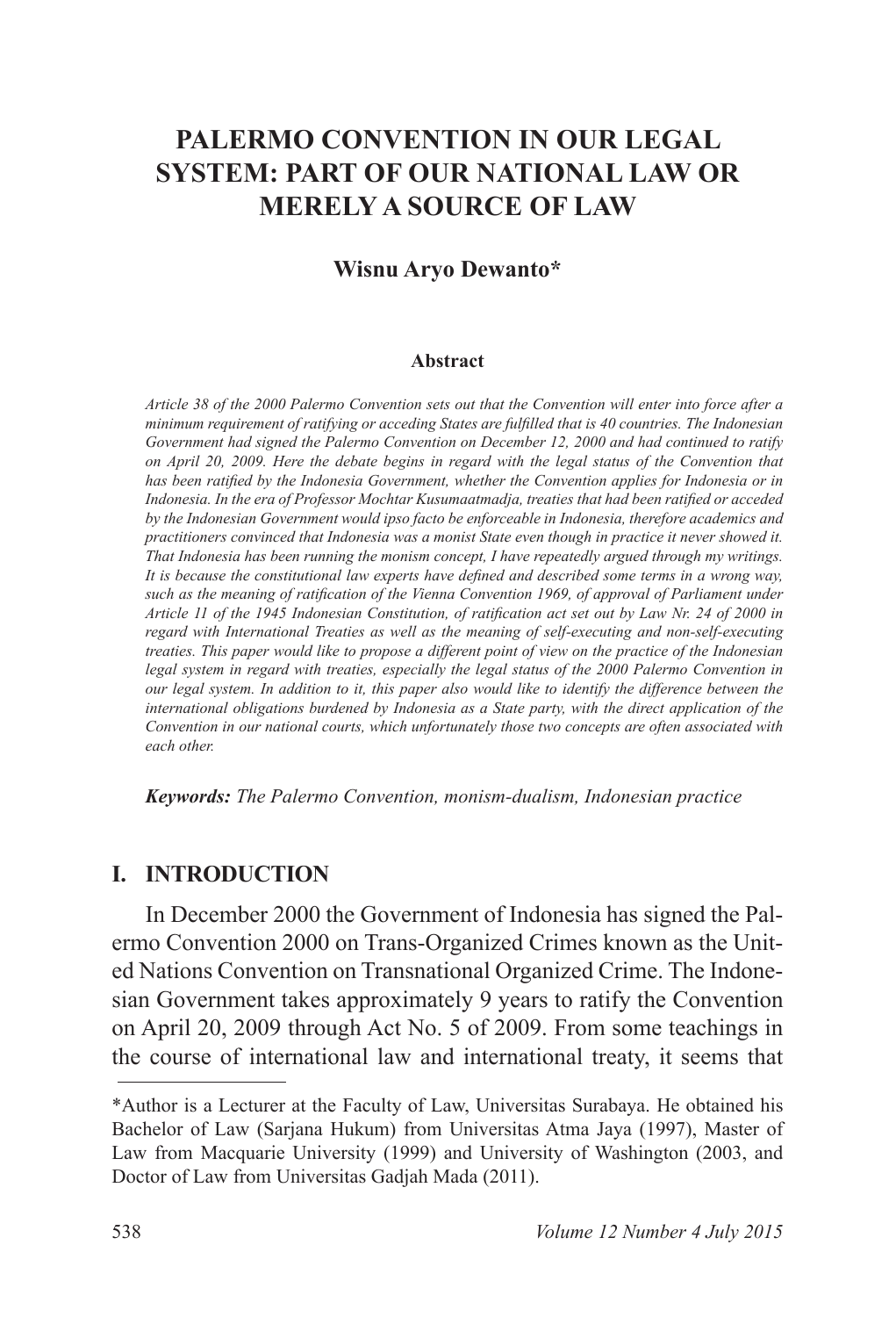there is confusion addressing the significance of the ratification of the treaty by the Indonesian Government. It is because there is a very strong doctrine attaching in people's mind that the ratification act is assumed as the implementing legislation of treaty in Indonesia. The ratification law contains only two articles with the treaty enclosed. According to constitutional law experts, by enclosing the treaty in the ratification act it means a ratified treaty can directly be implemented in Indonesia [read: court]. Most of international law lecturers deem that Indonesia adopts the monism concept despite the fact that none of treaty provisions has been applied by judges as legal basis. This misunderstanding is due to their perplexity to conceive between the concept of monism and international obligations burdened to states parties.

In PILC 2013 conducted at Faculty of Law Universitas Padiadiaran, Bandung I strongly criticized the Delri's report to the UN Committee on Human Rights in regard with the use of Article 2 of the ICCPR as an example that international treaty is part of our national law so it can directly be applied in our municipal courts. The Article 2 of the Covenant is actually not an article that can be provided as a legal basis because the existence of the article simply wants to describe the legal status of the Covenant for the states parties, which the states parties are required to enact legislation that can make the rights contained in the Covenant have legal effect in national level.

The Indonesian Government often feels uncertain when it comes to ratify a treaty due to its understanding that the treaty provisions will apply in Indonesia [read: court]. In fact, ratification has no meaning whatsoever, except to make the treaty enter into force in international level. In addition, the Indonesian Government is entitled to declare about the meaning of Indonesia's ratification of a treaty. The Colombian Government when ratifying the Rome Statue expressly declared that "none of the provisions of the Rome Statute alters the domestic law applied by the Colombian judicial authorities in exercise of their domestic jurisdiction within the territory of the Republic of Colombia." On the top of that, Uruguay, in regard to the Rome Statute, boldly declared that ""...Uruguay shall ensure its application to the full of extent of the powers of the State insofar as it is competent in that respect and in strict accordance with the Constitutional provisions of the Republic."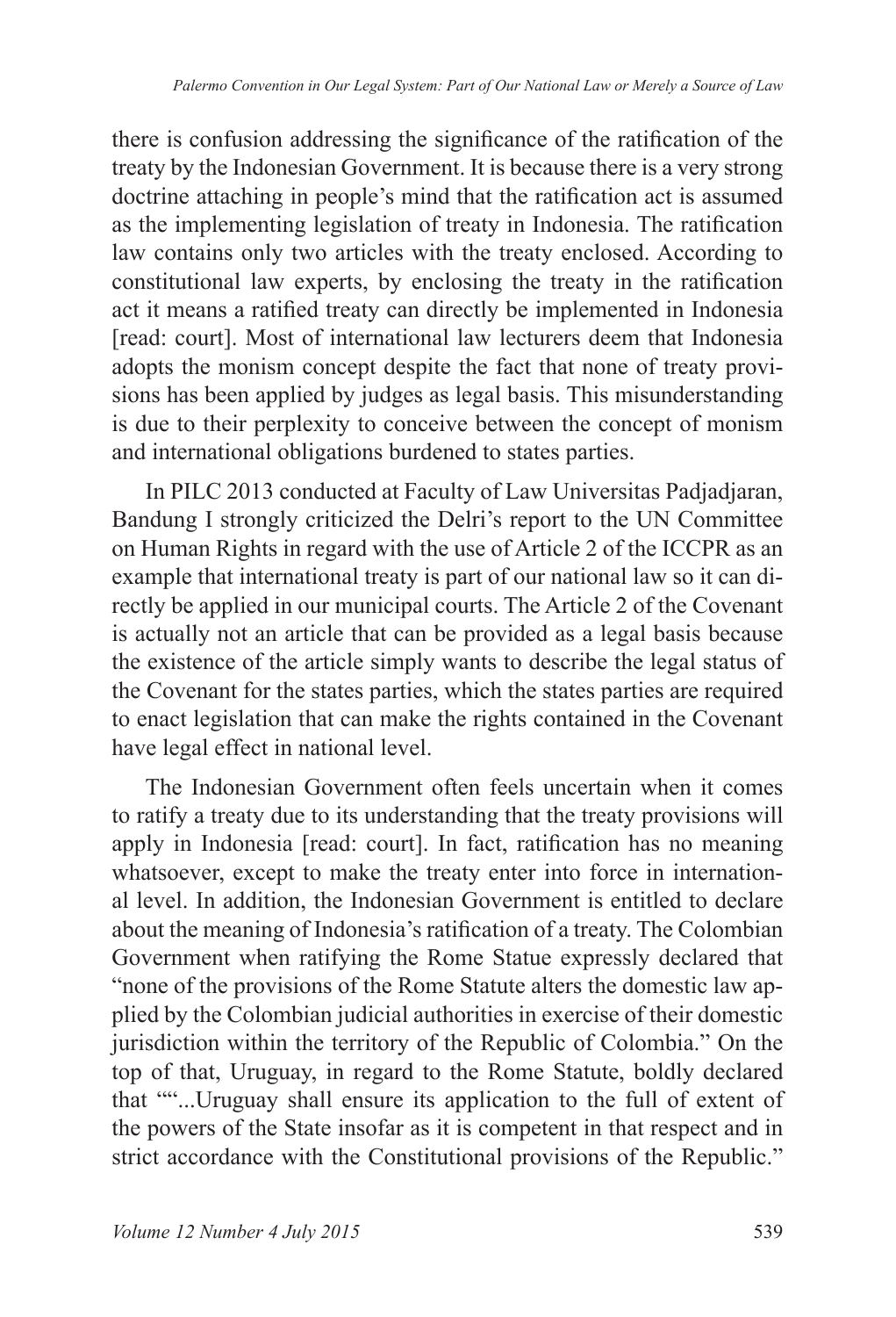This declaration reaped many objections from other state parties of the Rome Statute because the Uruguay Government was considered not to have a sincere commitment as a party to the Rome Statute. The question arises when the Indonesian Government ratifies the Palermo Convention, whether the Convention applies in Indonesia or for Indonesia. This paper will discuss a few things with regard to the meaning of ratification in our constitutional system, ratification law of a treaty and the distinction between international obligations and the monism concept.

### **II. THE DEVELOPMENT OF TREATY IN OUR LEGAL SYSTEM: FROM THE ERA OF PROFESSOR MOCHTAR KUSUMAAT-MADJA UNTIL TODAY**

The politics of law of the law of treaty in Indonesia is very interesting to be discussed because there is a very different view amongst constitutional law and international law experts in dealing with the application of treaties in our legal system. Our Constitution does not explicitly regulate the intercourse between international law and municipal law. Article 11 of the Constitution only regulates the relation between the President and the DPR in terms of making treaties with other states. Therefore, the question arises whether judiciary may use the rules of international law in their courts. Judges seemingly are reluctant to apply the rules of international law to resolve matters because they reckon that they are not obliged to implement the rules. The reluctance may be very reasonable when we refer to the case of NMB v. PT. Nizwar closely in regard with the applicability of the 1927 Geneva Convention to Indonesia after the independence proclamation.<sup>1</sup> There were two major opinions arise regarding this Geneva Convention, first opined that international agreements concluded by the Kingdom of the Netherlands remained in effect for Indonesia since the Indonesian Government did not withdraw from the agreements.<sup>2</sup> Then, second assumed that the Indonesian Government was no longer bound by the international agreements.<sup>3</sup>

In the case of PT. Nizwar, Indonesia seemed to adopt a monism

<sup>&</sup>lt;sup>1</sup> Sudargo Gautama, *Indonesia dan Arbitrase Internasonal* (Bandung: Alumni, 1992) hlm, 314

<sup>&</sup>lt;sup>2</sup> *Ibid*, p 68

<sup>3</sup> *Ibid.*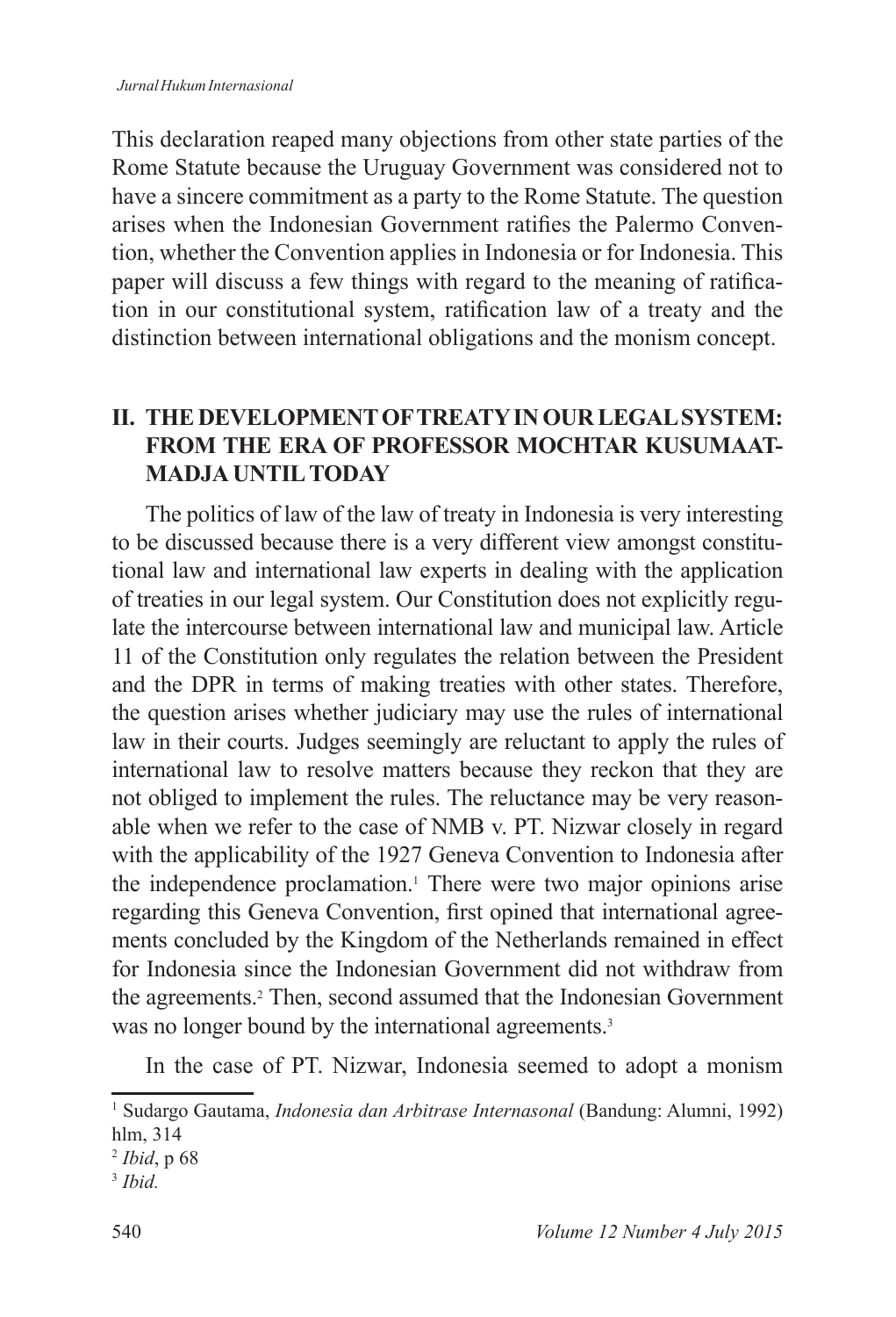concept because the National Court of Central Jakarta through its decision Nr. 228 of 1979 dated June 10, 1981 recognised the 1927 Geneva Convention to apply in Indonesia without an implementing legislation. However, the decision was annulled by the Supreme Court on the grounds of the existence of the Presidential Decree Nr. 34 of 1981 did not make the 1927 Geneva Convention applicable in Indonesia prior to the enactment of an implementing legislation. The interpretation of the Supreme Court at the time turned out to be in line with the Constitutional Court decision Nr.  $33/PUU-IX/2011$  regarding judicial review of the ASEAN Charter, that the ratification law issued by the DPR did not make treaties enforceable in Indonesia since it is merely a formal approval of the DPR to the President that wants to ratify a treaty. Thus, the Geneva Convention only applied to Indonesia as a state.

The term of "implementing legislation" or "legislative action" is interpreted a bit different than what it appears in the Law Nr. 24 of 2000 on Treaties, especially Article 9 paragraph 2 which states "ratification" of a treaty as referred to paragraph 1 shall be made by an act or a presidential decree." The term "presidential decree" was then changed to be "presidential rule" due to the emergence of Law Nr. 12 of 2011 on the Formation of Law. The existence of Article 9 paragraph 1 of the Law Nr. 24 of 2000 is actually contrary to Article 11 of the Indonesian Constitution due to the need of the involvement of the DPR to give approval to the President before ratifying a treaty. Implementing legislation is a product of the DPR to elaborate the norms of international law in order to be applicable in our municipal courts, such as the Berne Convention that was approved through a Presidential Decree Nr. 19 of 1997 was applied in our legal system through Law Nr. 19 of 2002 on Copyright. Unfortunately, in regard with the 1958 New York Convention on Foreign Arbitral Awards, the Supreme Court misunderstood the meaning of an implementing legislation by issuing the Supreme Court Rule Nr. 1 of 1990 as the implementing legislation of the New York Convention. In fact, the implementing legislation of the Convention was actually the Law Nr. 30 of 1999 on Indonesian National Board of Arbitration in which governs the recognition and the enforcement of foreign arbitral awards.

Professor Harjono's dissertation stated that the Presidential Letter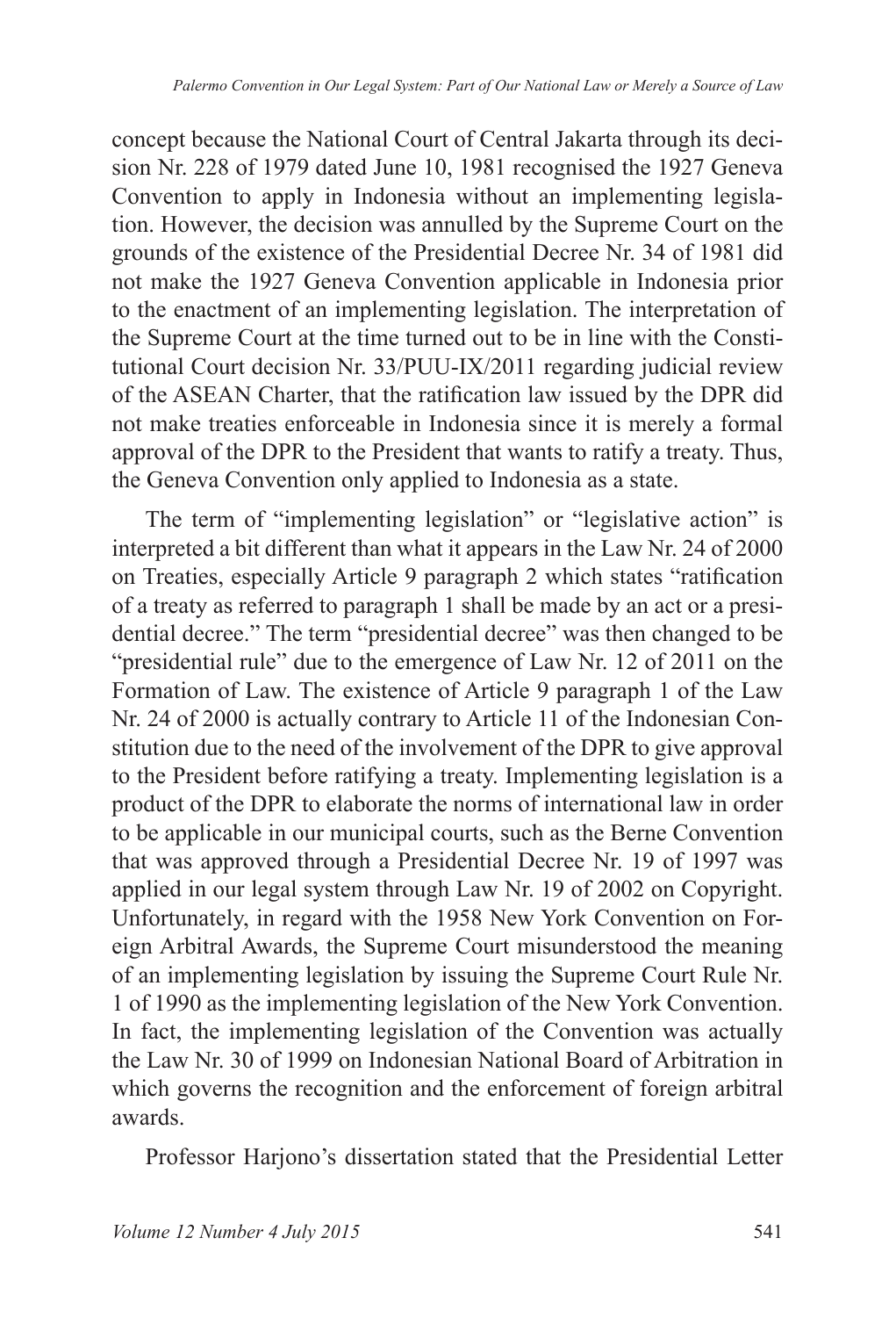Nr. 2826/HK/1960 was the result of Article 11 interpretation conducted by the Executive. The word "interpretation" becomes false if we look at the doctrine of separation of powers in regard with who has the authority to interpret laws. It is the authority of the judiciary, not the Executive branch.<sup>4</sup>Moreover, the word of "pengesahan" in Article 9 paragraph 2 of the Law Nr. 24 of 2000 leads to a contradiction understanding associated with the word "ratification" therefore some understandings deem that the authority to ratify a treaty be at the DPR, not the President.

In addition to it, there was a shifting understanding in regard with self-executing and non-self-executing in Indonesia so as to cause quarrels amongst academics and practitioners. So far, the self-executing treaty is understood as the entry into force of an international treaty only requires a signature, while the non-self-executing treaty is defined as the entry into force of an international treaty requires ratification. The emergence of these two definitions in academic is very astonishing because these definitions are rather far from the initial definition of these emerging concepts. The self-executing and non-self-executing treaties originally appeared for the first time in the US. Article 6 of the US Constitution states that "...all Treaties are the supreme law of the Land." Then a question arised within judges was whether all the international treaties ratified by the US Government shall be applied directly in municipal courts. In Foster case, the definition of self-executing treaty came up when Justice Marshall said that "a self-executing treaty if the application of a treaty without the aid of legislation."Thus, it was described further by Vazquez in relation to the US legal system that "a self-executing treaty is defined as a treaty that may be enforced in municipal courts without the prior legislation by the Congress." In a case a treaty is considered as a non-self- executing when it cannot be directly implemented in national courts due to the requirement of an implementing legislation. The court will refuse to apply treaty provisions if the provisions are regarded as non-self-executing. In Whitney v. Robert-

<sup>4</sup> Harjono, 1994, *Aspek-Aspek Yuridis Pembuatan Perjanjian Internasional dalam Sistem UUD 1945, (Disertasi, Universitas Airlangga, pp. 256-259.)* 

 $<sup>5</sup>$  Malvina Haberstam, 2000, International Human Rights and Domestic Law Focusing</sup> on U.S. Law with Some Reference to Israeli Law, 8 Cardozo J. Int'l & Comp. L. 225, Cardozo Journal of International and Comparative Law, p. 234.

<sup>&</sup>lt;sup>6</sup> Carlos Manuel Vazquez, 1995, The Four Doctrines of Self-Executing Treaties, American Journal of International Law, Volume 89, Issue 4, p. 695.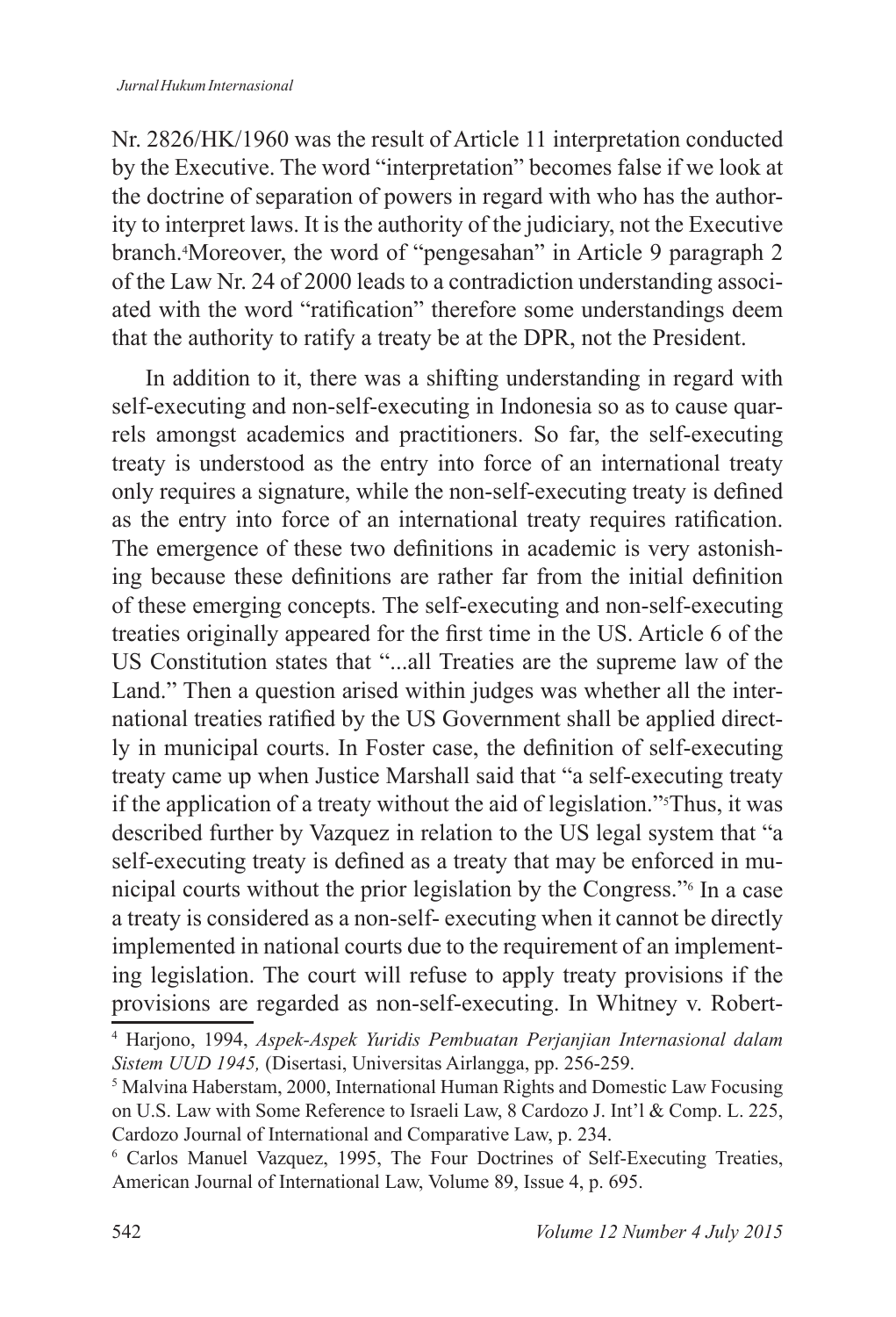son, the US Supreme Court decided that "when the treaty stipulations" are not self-executing they can only be enforced pursuant to legislation to carry them into effect..."<sup>7</sup>

The different comprehension on self-executing and non-self-executing treaty in Indonesia finally creates an error to interpret whether a ratified treaty shall apply in Indonesia or to Indonesia. Basically, It did not err when people thought Indonesia adopted the monism concept because I at first thought it so when we looked back to the checks and balances system in our constitutional system. Looking at the checks and balances system operated in the US constitutional system in regard with treaties, the US President needs to have approval from the US Senate in order to ratify a treaty. The approval of the US Senate has two meanings, first to let the President ratify the treaty and to make the treaty enforceable in US courts unless otherwise determined by the Senate.<sup>8</sup>For instance, the President with the approval of the Senate ratified the ICCPR. In the process of approval, the Senate put some conditions, which were to make a reservation for Article 6 para 5 and to declare that the ICCPR would not create a private cause of action in US courts.<sup>9</sup> In Domingues case, ICCPR was used to challenge the decision of Nevada Court due to give a death sentence to Domingues who was aged not yet 18 years old. The death sentence was inappropriate with the ICCPR that had been ratified by the US Government. However, the appeal was rejected by the Nevada Supreme Court on the grounds that the US Government has reserved the Article 6 para 5 of the Covenant and the ICCPR was regarded as a non-self-executing treaty. Therefore, the court handed down the death sentence was considered lawful.<sup>10</sup> In Indonesia the implementation of the checks and balances system in term of process of ratifying treaty is similar, but it becomes very different in regard with the legal consequences of the DPR approval to the

<sup>&</sup>lt;sup>7</sup> David Sloss, 1999, The Domestication of International Human Rights: Non-Self-Executing Declaration and Human Rights Treaties, 24 Yale J. Int'l. L. 129, Yale Journal of International Law, p. 146.

<sup>&</sup>lt;sup>8</sup> Jordan J. Paust et.al., 2000, International Law and Litigation in the U.S., West Group, USA, pp. 219-220.

<sup>&</sup>lt;sup>9</sup> Chrissy Fox, 2003, Implication of the U.S.' Reservations and NSE Declaration to the ICCPR for Capital Offenders and Foreign Relations, Comments, 11 Tul. J. Int'l. & Comp. L. 303, Tulane Journal of International and Comparative Law, pp. 304-308. <sup>10</sup> *Ibid.,* p. 319.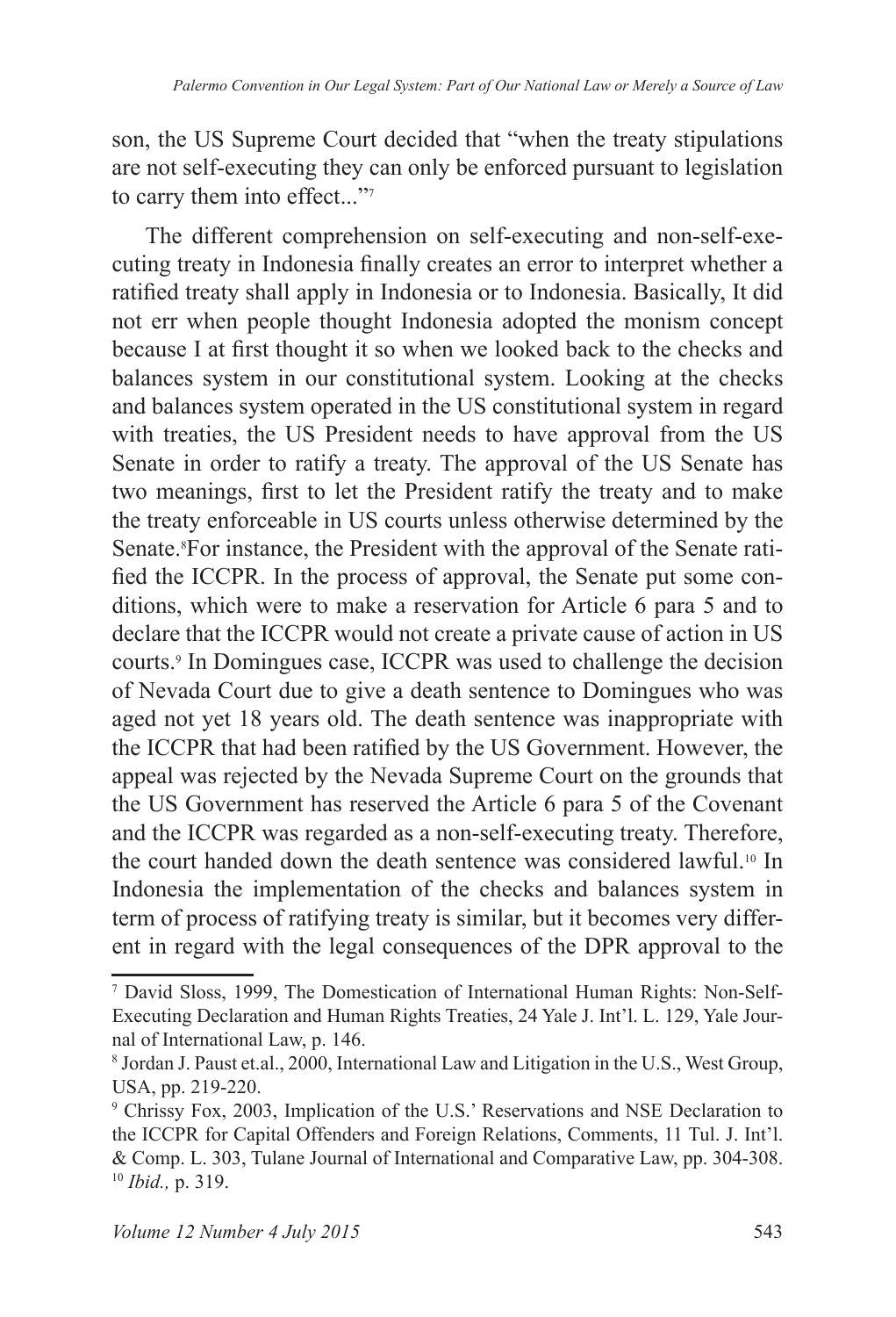treaty. The DPR approval does not make the treaty enforceable in our legal system, but it is merely a formal form from the DPR to permit the President to ratify treaty.

Although Indonesia was colonized by the Dutch that adopts the monism concept, but the fact prevailing in Indonesia is the dualism concept. The evidence of Indonesia as a dualist state can viewed from the absent of our Constitution to regulate the legal status of treaties in our national legal system. Unlike monist states they clearly set out the status of treaties in their constitutions, such as Article  $6<sup>11</sup>$  of the US Constitution, Article  $55^{12}$  of the 1958 French Constitution, Article 94 $13$  of Grundwet and Article 15 paragraph  $4^{14}$ of the Russian Constitution. Furthermore, there are countries that do not regulate the legal status of treaties due to the primacy of their national law, such as Australia, Canada and Germany. For Germany, this state put the international customary law higher than international treaties. The customary law can directly be implemented in its national courts, however the treaties must go through a transformation process in order to enforce.<sup>15</sup> According to these countries, the act of ratification is merely binding upon the states in the international level, not in the national level. If Hj. Suparti Hadhyono stated that our judges were not bound by treaty provisions it is false because the judges in reality are not bound by treaty provisions made by the Executive. Our judges are only bound by laws enacted by the DPR. Therefore, the international law is only as a source of law for the judges.

<sup>&</sup>lt;sup>11</sup> "All...treaties are the supreme law of the land."

<sup>&</sup>lt;sup>12</sup> "Treaties and agreements duly ratified or approved shall upon publication prevail over Acts of Parliament..."

<sup>&</sup>lt;sup>13</sup> "Statutory legislations in force within the Kingdom shall not be applicable if such application is in conflict with provisions of the treaties that are binding on all persons or resolutions by international organization."

<sup>&</sup>lt;sup>14</sup> "The general recognized principles and norms of international law and the international treaties of the Russian Federation shall constitute part of its legal system. If an international treaty of the Russian Federation established other rules than those stipulated by the law, the rules of international treaty shall apply."

<sup>&</sup>lt;sup>15</sup> Hasil penelitian Penulis ketika menulis disertasi hukum yang berjudul "Perjanjian" Internasional Self-Executing dan Non-Self Executing di Pengadilan Nasional", pada Sekolah Pascasarjana Fakultas Hukum Universitas Gadjah Mada, Yogyakarta.

<sup>&</sup>lt;sup>16</sup> Hj. Suparti Hadhyono, "Praktek Penerapan Perjanjian Internasional dalam Putusan Hakim", at http://www.scribd.com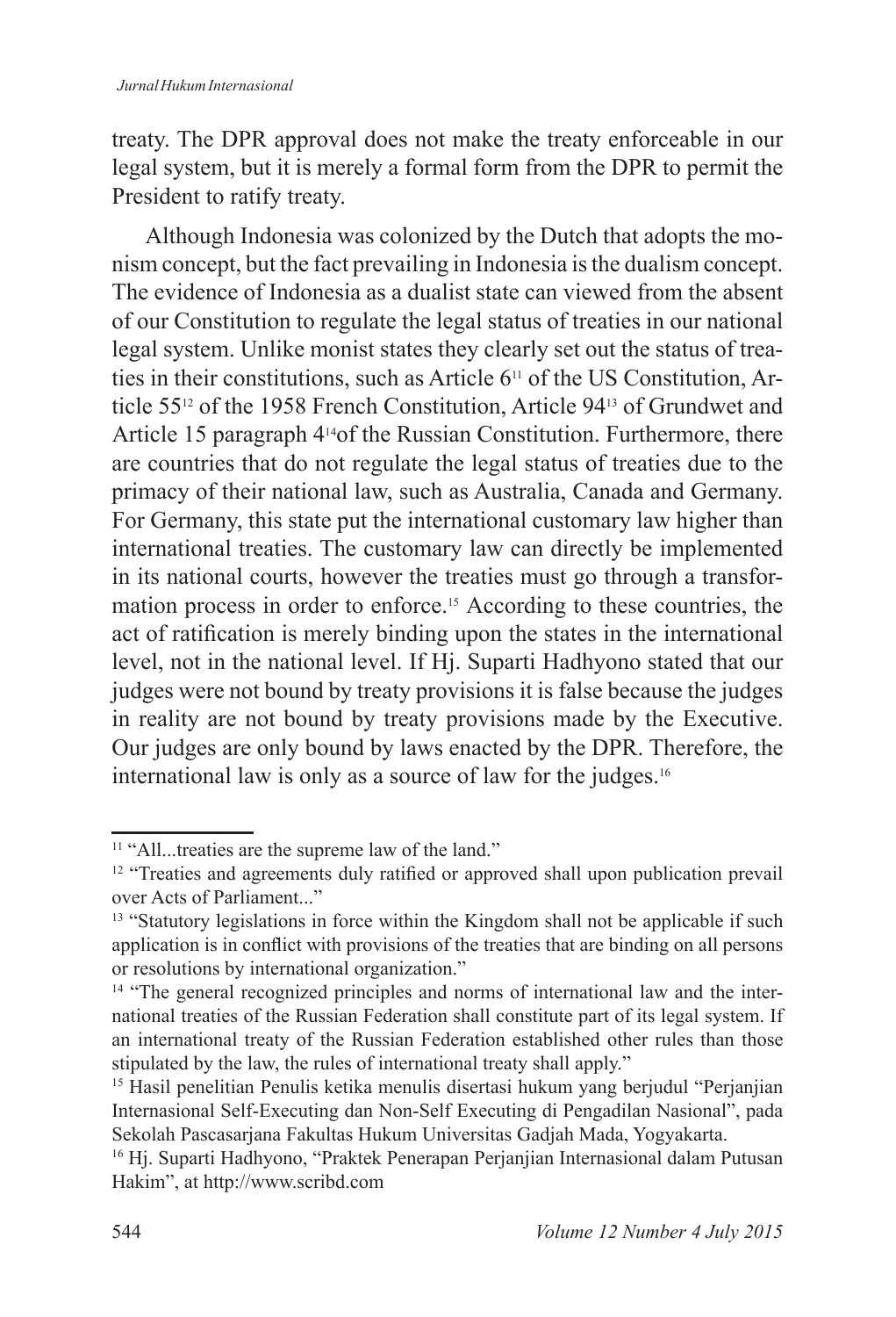In the ratification Act it contains only two articles which the second article states that "the Act applies on the date of enactment." Some legal scholars gives different comments on the word "apply" that indicates that the Act makes the ratified treaty have the force of law in Indonesia. Other comments express their opinion that the word "apply" means that the Act is a legal basis for the President to ratify the treaty. By understanding the constitutitional system and the separation of powers doctrine in Indonesia, we are deemed as a dualist state where ratified treaties will not be directly applicable in our municipal courts or in other words all treaties are regarded as non-self-executing in Indonesia. Article 7 of the Law Nr 12 of 2011 shows the process of transformation must be carried out in order to make ratified treaties enforce. Moreover, the ratification Act is actually addressed to the President and the DPR when they are enacting laws they shall recall the ratified treaty norms to be applied in the national level, such as the UN Convention on Climate Change that was ratified by Ratification Act Nr. 6 of 1994, its treaty norms were embodied on the Law Nr. 32 of 2009 on the Environmental Protection and Management.

## **III. RATIFICATION OF TREATY AS THE CONSENT TO BE BOUND OF STATES IN INTERNATIONAL LEVEL**

Steps in the making of international agreements are negotiation, signing and ratification or accession. In the case of consent to be bound of treaty,<sup>17</sup> the consent to be bound of states to treaties can be conducted in many ways, such as signature, signature ad referendum and ratification or accession.<sup>18</sup> According to Starke, the legal consequences of signing a treaty are very dependent on whether the treaty requires ratification or not. If so, the signing states approve the substance of the treaty and the states are bound by Article 18 of the 1969 Vienna Convention.<sup>19</sup>The applicability of signing a treaty will be divergent when the treaty does not require ratification. According to Oppenheim, "although ratification"

<sup>&</sup>lt;sup>17</sup> Boer Mauna, 2001, Hukum Internasional: Pengertian, Peranan, dan Fungsi dalam Era Dinamika Global, Alumni, Bandung, pp. 83-84.

<sup>&</sup>lt;sup>18</sup> Rebecca Wallace, 1992, International Law, 2nd Edition, Sweet & Maxwell, London, p. 222.

<sup>&</sup>lt;sup>19</sup> J.G. Starke, 1984, Introduction to International Law, Butterworth, London, p. 429.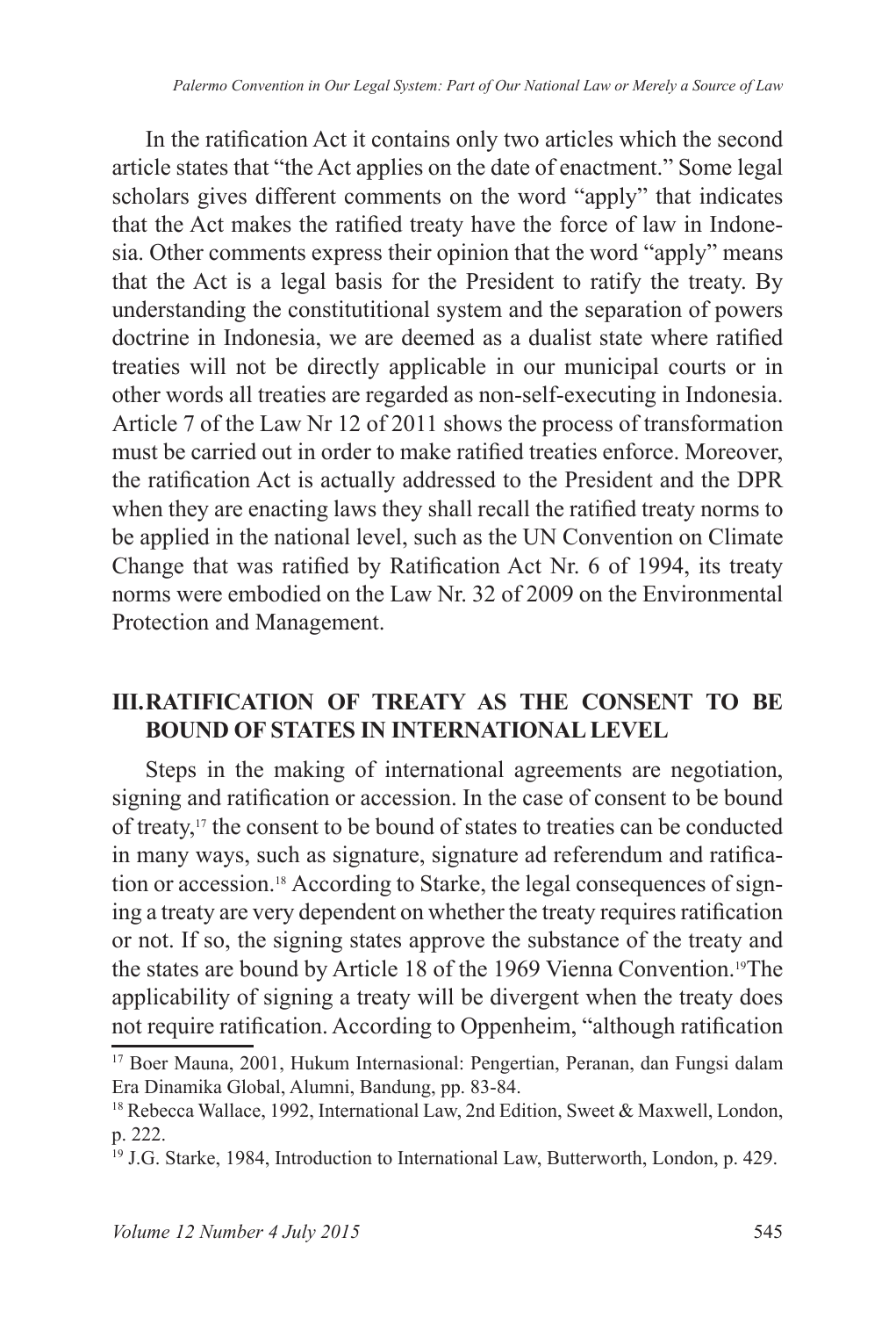is necessary in principle but not always essential."<sup>20</sup> Then Schwarzenberger also argues that "if the treaty is not subject to ratification, the signature necessarily also serves the additional purpose of expressing the consent of the parties to be bound by the treaty."

In Canada ratification of international treaties does not have any legal consequences in municipal courts before implementing legislation enacted by the Federal or Provincial Parliament of Canada.<sup>22</sup> In terms of making and implementing international agreements, the Canadian constitutional system divides two major powers, which are the Executive and the Legislature. The Federal Executive Government may abide to any international treaties. However they cannot make sure whether or not the ratified treaties become part of national law of Canada. The reason is due to the differentiation of the state obligations in international and national level, where the international obligations are imposed on the Executive Government and the authorization to make laws lay on the Parliament either federal or province. <sup>23</sup> In case of Labor Convention, the Canadian Government entered into agreement of three Conventions at an International Labor Conference, in which the legal impacts of the ILO Conventions were to the provincial governments therefore the provincial governments are entitled to enact implementing legislations to make the Convention norms enforceable in Canada. As said by Lord Atkins that "Where the subject matter of a treaty comes within provincial legislative competence, only province may enact implementing legislation."

On this issue, the Indonesian Government has ratified the Palermo

<sup>&</sup>lt;sup>20</sup> H. Lauterpacht, 1948, Oppenheim's International Law: A Treatise, Vol. I – Peace, Longmans, Green and Co., London-NY-Toronto, p. 815.

<sup>&</sup>lt;sup>21</sup> Georg Schwarzenberger, 1951, Power Politics: A Study of International Society, Frederick A. Praeger, New York, p. 144.

<sup>&</sup>lt;sup>22</sup> Christopher Harland, Domestic Reception of International Humanitarian Law: U.K. and Canadian Implementing Legislations, in Christopher P.M. Walters (Ed.), 2006, British and Canadian Perpectives on International Law, Martinus Nijhoff Publishers, Leiden/Boston, p. 29.

<sup>&</sup>lt;sup>23</sup> Melanie Mallet, A Primer on Treaty Making and Treaty Implementation in Canada, Original Contribution, Thanks to Prof. Magnet, p. 2.

<sup>&</sup>lt;sup>24</sup> George Slyz, 1997, International Law in National Courts, 28 NYU J. Int'l. & Pol. 65, New York University Journal of International Law and Politics, p. 82.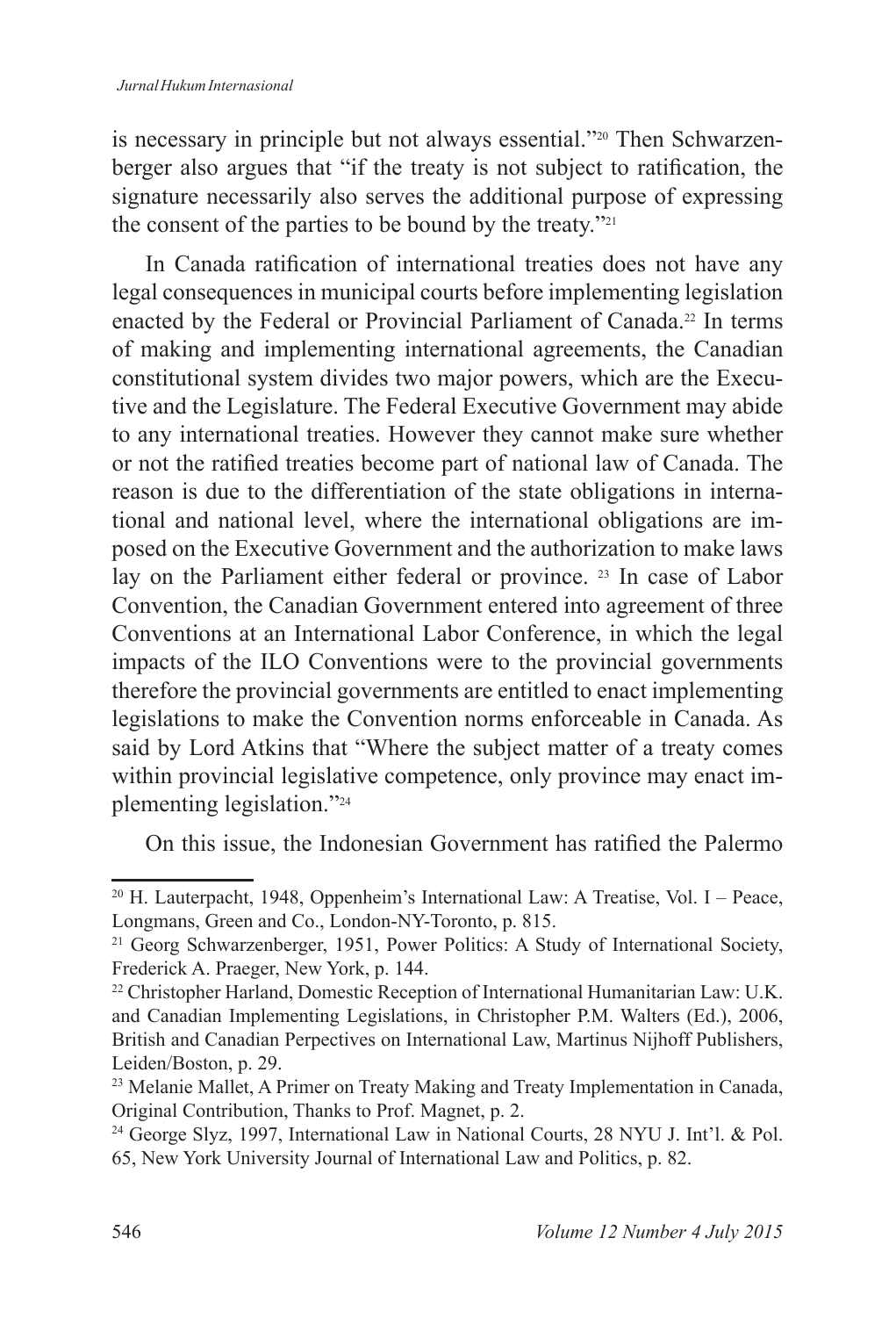Convention through the Law Nr. 5 of 2009. As having been explained before the ratification Act was not the form of transformation of ratified treaties in Indonesia, but the Act was the form of formal approval from the DPR to the President to ratify international treaties. The Palermo Convention is merely applied to Indonesia as a State where the Indonesian Government has an obligation to carry out international obligation mandated by the Convention. Article 1 of the Palermo Convention explains that the purpose of this Convention is to promote cooperation amongst countries in order to combat trans-organized crimes. The Convention also requires the state parties to take legislative measure in order to penalize types of crimes set forth in the Convention, such as money laundering, corruption, and other crimes. The Indonesian Government has enacted legislations in relation with the Convention such as money laundering, corruption, extradition, protection on witnesses and victims.

### **IV. CONDUCTING INTERNATIONAL OBLIGATIONS OF TREA-TIES IS NOT THE SAME AS THE MONISM CONCEPT**

In some discussions with legal scholars, it appears that there is an overlapping understanding in regard with performing international obligations with the monism concept. At the time a State respects the immunity rights of diplomatic staff set in the 1961 Vienna Convention on Diplomatic Relations, there is an assumption that Indonesia is a monist state. However, I have a different point of view that Indonesia is not showing the monism practices but merely performing the international obligations on the basis of reciprocity with other countries. Similarly, when an state officer will be assigned to a diplomatic post and had to transit in a third state, the transit state shall perform the obligation set forth in Article 40 of the 1961 Vienna Convention to respect the immunity right and privileges of the diplomatic agent. In criminal or civil cases involving foreign diplomatic officials, our judges are not bound by the 1961 Vienna Convention, but are bound by Article 9 of Indonesian Criminal Code which states that "The application of Articles 2, 5, 7 and 8 are limited by exceptions that are recognised in international law."

Similarly, when the Indonesian Government allows foreign ships to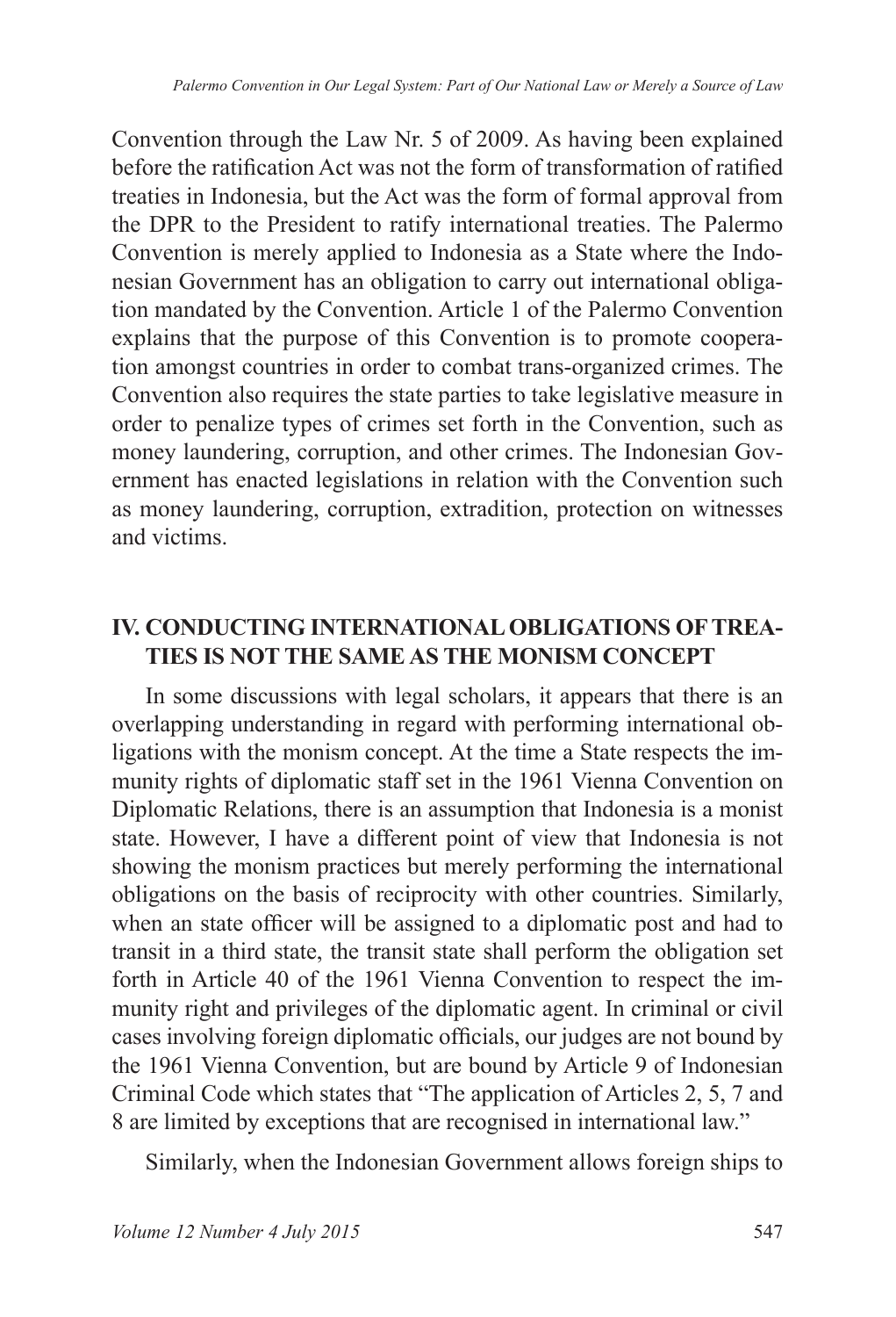#### *Jurnal Hukum Internasional*

navigate in our territorial sea with the right of innocent passage, it does not mean that Indonesia is running the monism concept. However Indonesia as a State is performing its international obligation to open its territorial waters for foreign ships to sail peacefully. If Indonesia does not carry out the international obligations imposed by the  $1982$  UNCLOS then other countries may submit an objection or claim to the ICJ. The main actor of implementing the obligations is the Executive that has the authority to make external affairs.

In contrast, the monism concept is related to whether or not a treaty can be directly applied in national courts of a state.  $25$  According to Grotius, the law of nations is the law that is universal and binding on all mankind. <sup>26</sup> The unification of national law and international law in one pyramid of legal system will make the international law automatically becomes part of the national law of states that once the ratification action taken the treaty will be an integral part of the national legal system of the State.  $27$  Interestingly, the monism concept is divided into two mainstreams, which are the monism concept with primacy on national law and with primacy on international law. According to the first mainstream, treaty norms are elaborated into national law of each state so that even though the main source of law is the national law but it is not contrary to the norms of international law. Thus, the second one thinks that the international law is placed in the highest order in the hierarchy of law.

Basically, the question whether or not treaty can be applied directly in courts is a question that must be answered by the state itself. As noted above, in order to understand whether or not a state adopts the monism concept it can be observed from the state constitutions. Unfortunately, the understanding that in monist states all treaties can be directly applied in their courts is not true because not all treaties in fact can be directly applied. The courts need to analysis whether or not the treaty norms bind individuals, as practiced in the Netherlands and France. Al-

<sup>&</sup>lt;sup>25</sup> Jacob Dolinger, 1993, Brazilian Supreme Court Solutions for Conflict Between Domestic and International Law: An Exercise in Eclecticism, 22 Cap. U. L. Rev. 1041, Capital University Law Review, p. 1045.

 $26$  George Slyz, op.cit., p. 69.

<sup>&</sup>lt;sup>27</sup> Alina Kaczorowska, 2002, Public International Law, Old Bailey Press, p. 36.

 $28$  Ibid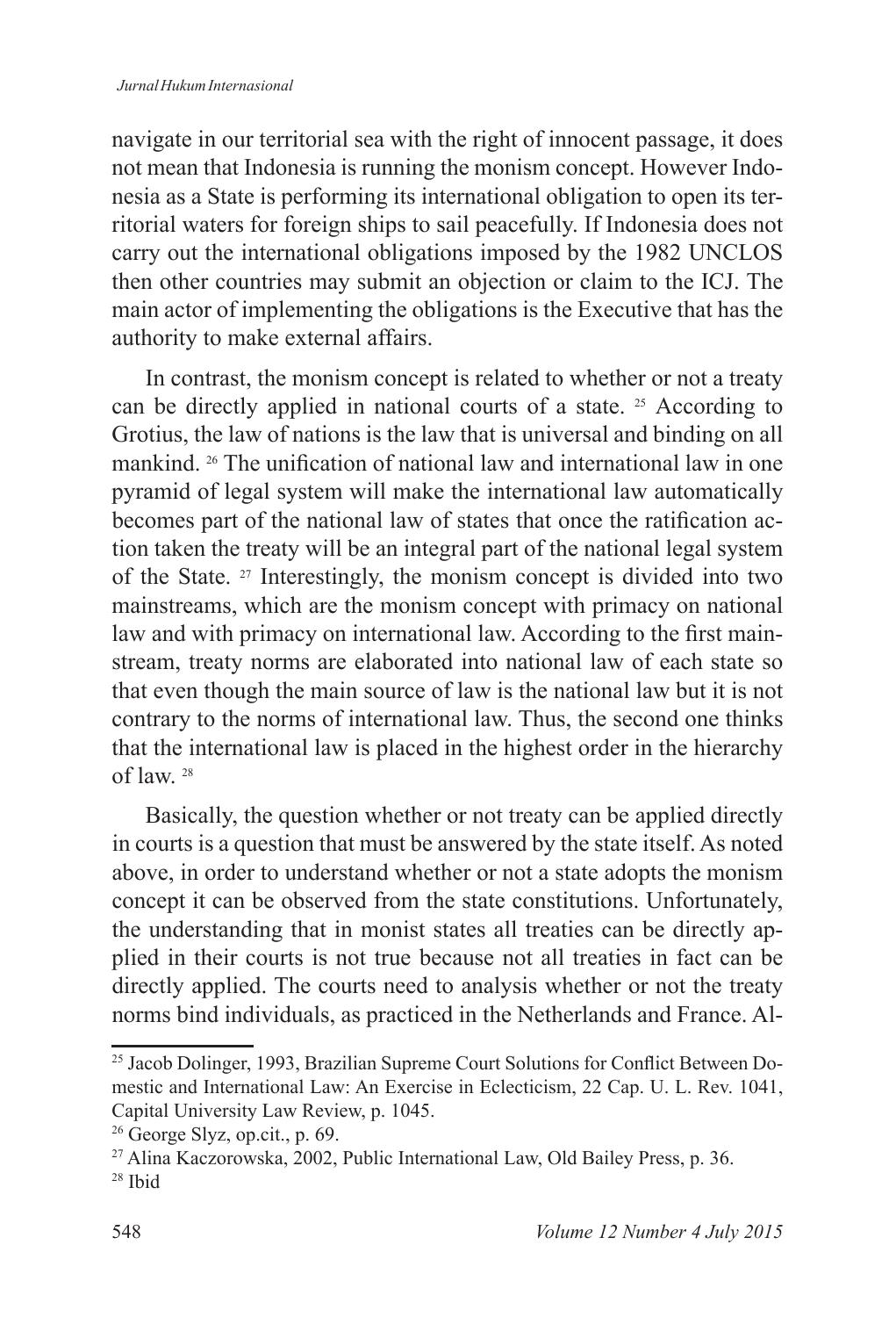though the courts consider that the treaty norms can be directly implemented the courts need to observe the ratification process whether or not there is reservations or declaration toward the treaty concerned, as practiced in the US.

## **V. THE PALERMO CONVENTION CONCLUDED BY THE EX-ECUTIVE, BUT JUDGES FOLLOW LAWS ENACTED BY THE LEGISLATURE**

Philosophically we realize that treaty norms only provide the rights and obligations to states parties. From the separation of powers system it is clear and firm that the municipal courts are only bound by the laws enacted by the Legislature. Some states clearly explain that ratification of a treaty does not provide any benefit for the state in the national level until the Legislature approves and enacts the law to transform the treaty norms concerned such as Canada. For countries giving primacy to national law, the enforceability of treaty norms requires a process of transformation. The reason why international law in nature is non-selfexecuting it is because the view of national law and international law is different in every way as well as the different function of the Executive and the Legislature.

In several countries such as UK and Australia, the separation of powers is properly enforced. In UK the power to make treaty lays on the Executive branch, including negotiation, signature and ratification, without the involvement of the Parliament. However, the ratified treaty has never been part of UK national law without the implementation legislation enacted by the Parliament. UK judges only adhere to laws enacted by the Parliament and the judges do not have authority to review any law or to declare the law is unconstitutional because the power to declare so is the Parliament itself. <sup>29</sup> The judges also do not have any authority to make "second-guess legislation" or interpreting the law without consulting first with the Parliament as the lawmaker. The doctrine of Parliament sovereignty makes ratified treaties to enforce without the Parliament's consent. 30 Similarly in Australia, the separation of powers

 $29$  Aalt Willem & Philipp Kiiver, 2007, Constitutional Compared: An Introduction to Comparative Constitutional Law, Intersentia, Antwerpen, p. 108.

<sup>30</sup> Michael Bogdan, 1994, Comparative Law, Kluwer Law and Taxation, Norstedts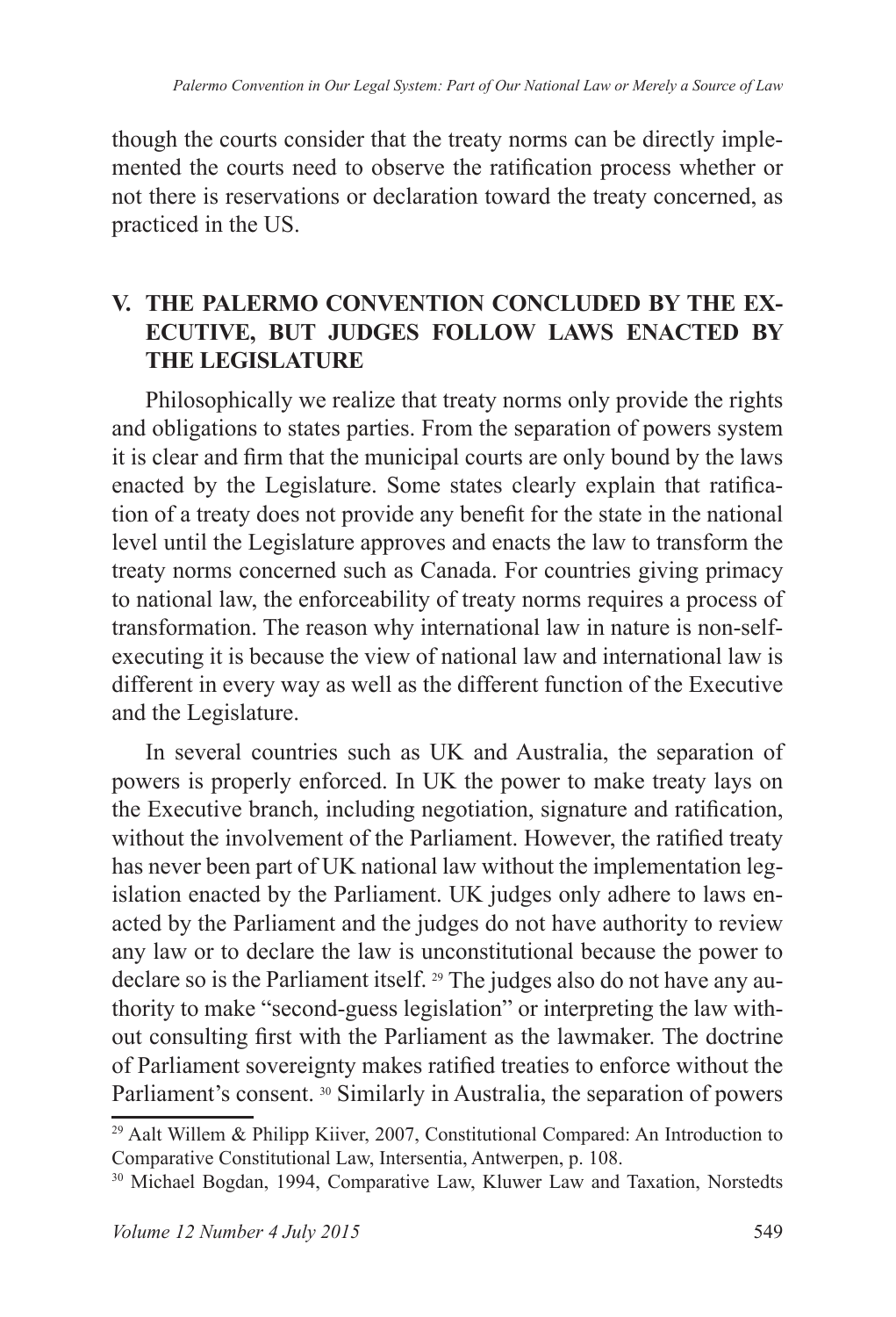doctrine is also the reason to not implement treaty norms in municipal courts. All ratified treaties will need implementing legislations to be applicable. In terms of implementing legislation, Australia runs a unique way where the implementing legislation needs to have a clause saying that "have the force of law in Australia" in order to the treaty norms be applicable in national level. Another clause shows that a treaty can be implemented in courts is "This Act was intended in particular to make the provisions to give effect to the Convention." For instance, the Genocide Convention Act 1949 (Cth) is the implementing legislation of the Genocide Convention, but the presence of this Act was not intended to make the Genocide Convention apply in courts, but it was only approval from the Commonwealth Parliament to the Australian Government that had ratified the Convention.<sup>31</sup> In making treaties, the Government does not receive any intervention from the Parliament as said by Gareth Evans that "The Constitutional power to enter into treaties is one that belongs to the Governor-General in Council. The Commonwealth Parliament, inconsequence, has no formal function to exercise by way of review or oversight of international conventions, treaties and agreements which the Federal Government is considering signing." 32 Moreover, the legal effect of the ratification of international agreements binds the Australian Government but it did not provide the rights and obligations to the Australian citizens. <sup>33</sup> In case of Victoria v. Commonwealth the applicant provided the ratified ILO Convention but then the High Court of Australia answered as follow: "Thus, as matters stand in Australian... the conduct of the external affairs by the Executive may produce agreement which the Executive wishes to translate into the domestic or municipal legal order. To do so, it must procure the passage of legislation implementing those agreements if it wishes to create individual rights and obligations or change existing rights and

Juridik & Tano, Sweden, pp. 124-125.

<sup>&</sup>lt;sup>31</sup> Rosalie Balkin, International Law and Domestic Law, in San Blay et.al. (Ed.), 2005, Public International Law: An Australian Perspective, 2nd Edition, Oxford University Press, pp. 124-125.

<sup>&</sup>lt;sup>32</sup> Suri Ratnapala, 2002, Australian Constitutional Law: Foundation and Theory, Oxford University Press, Victoria, p. 33.

<sup>&</sup>lt;sup>33</sup> Gareth Evan, 1995, International Treaties: Their Impact on Australia, A Speech on the International Treaties Conference, Canberra, Australia, at http://www.australianpolitics.com/foreign/treaties/85-09-04treaties-evans.shtml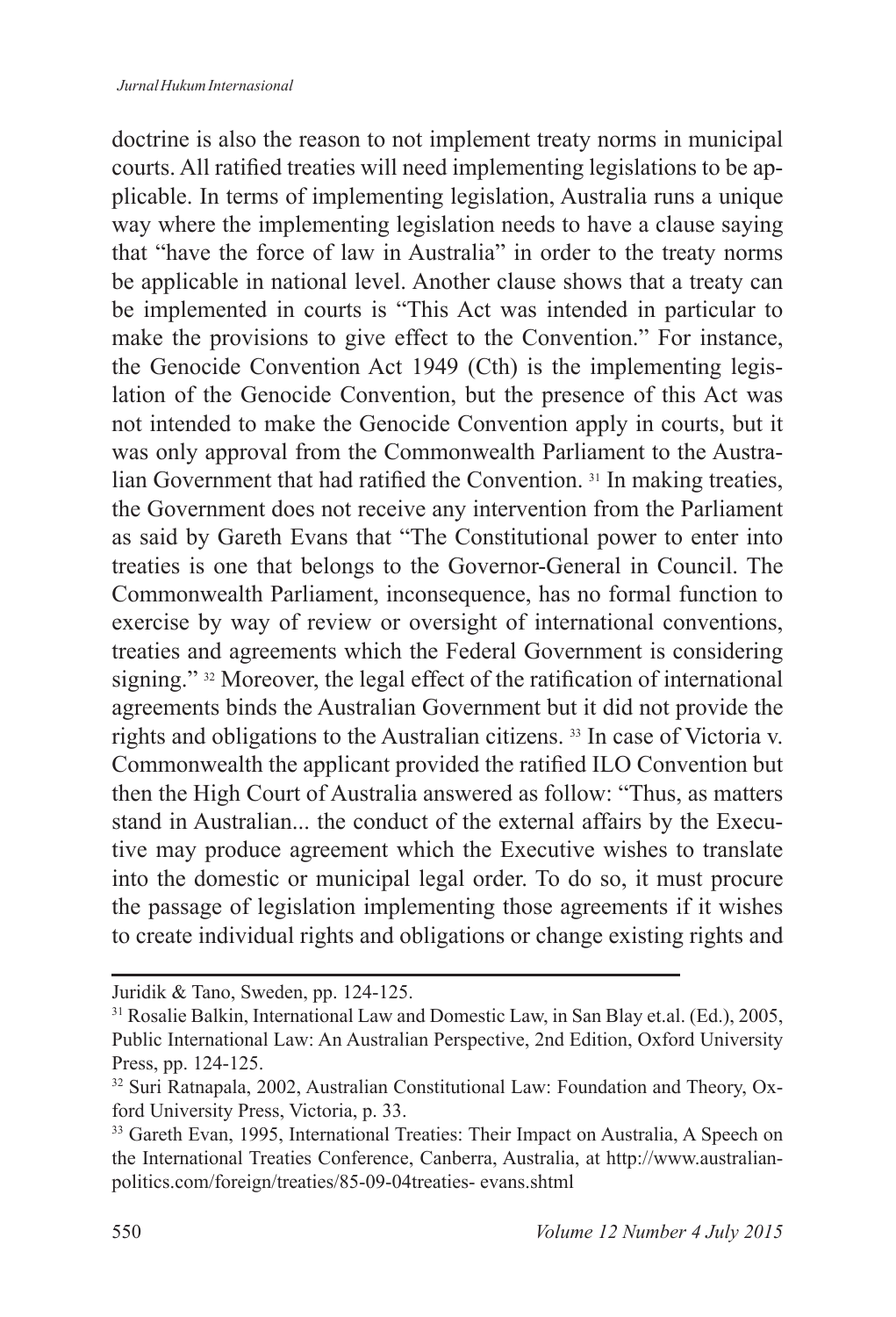obligations under that legal order." <sup>34</sup>

One of the reasons why Indonesian judges does not apply treaty norms in their courts is because the separation of powers doctrine in which the ratified treaty only binds Indonesia as a State in regards with international relations. In addition, the judges are only bound by laws enacted by the Legislature or DPR. In reality, the judges have freedom to do legal interpretation of rules of law if they are deemed incompatible with ratified treaties, however this is rarely done. The Palermo Convention does not have legal effects in national level until its implementing legislation made by the DPR. In fact, the Indonesian Government has anticipated the rise of trans-national crimes by issuing some relevant laws, such as trafficking, money laundering, corruption, extradition, terrorism and other several laws that are relevant to the Convention.

### **VI. CONCLUSION**

The implementation of treaties in Indonesia has always been an interesting debate amongst legal scholars in the field of constitutional law and international law. The debate topic is always whether Indonesia adopts monism or dualism concept. The debate then develops to the legal consequences of ratification treaties, the separation of powers and the divergent between applying international obligations and the monism concept.

From the description above it can be drawn that the dualism concept is more dominant to be implemented in our legal system by looking at the Constitution and Article 7 of the Law Nr 12 of 2011 on the Formation of Law. Furthermore, the ratification of treaty is an international act of Indonesia in conjunction with other countries and aims to create the treaty to apply universally. The act of ratification to the Palermo Convention does not make the Convention applicable in Indonesia [read: court], but for Indonesia. The applicability of the Palermo Convention in national level very much depends on the DPR to enact an implementing legislation. This is caused the doctrine of separation of powers in regard with the authority to make laws. Therefore, judges are not bound by treaties made by the Executive, but by laws enacted by the DPR. In

<sup>&</sup>lt;sup>34</sup> Ibid., p. 124.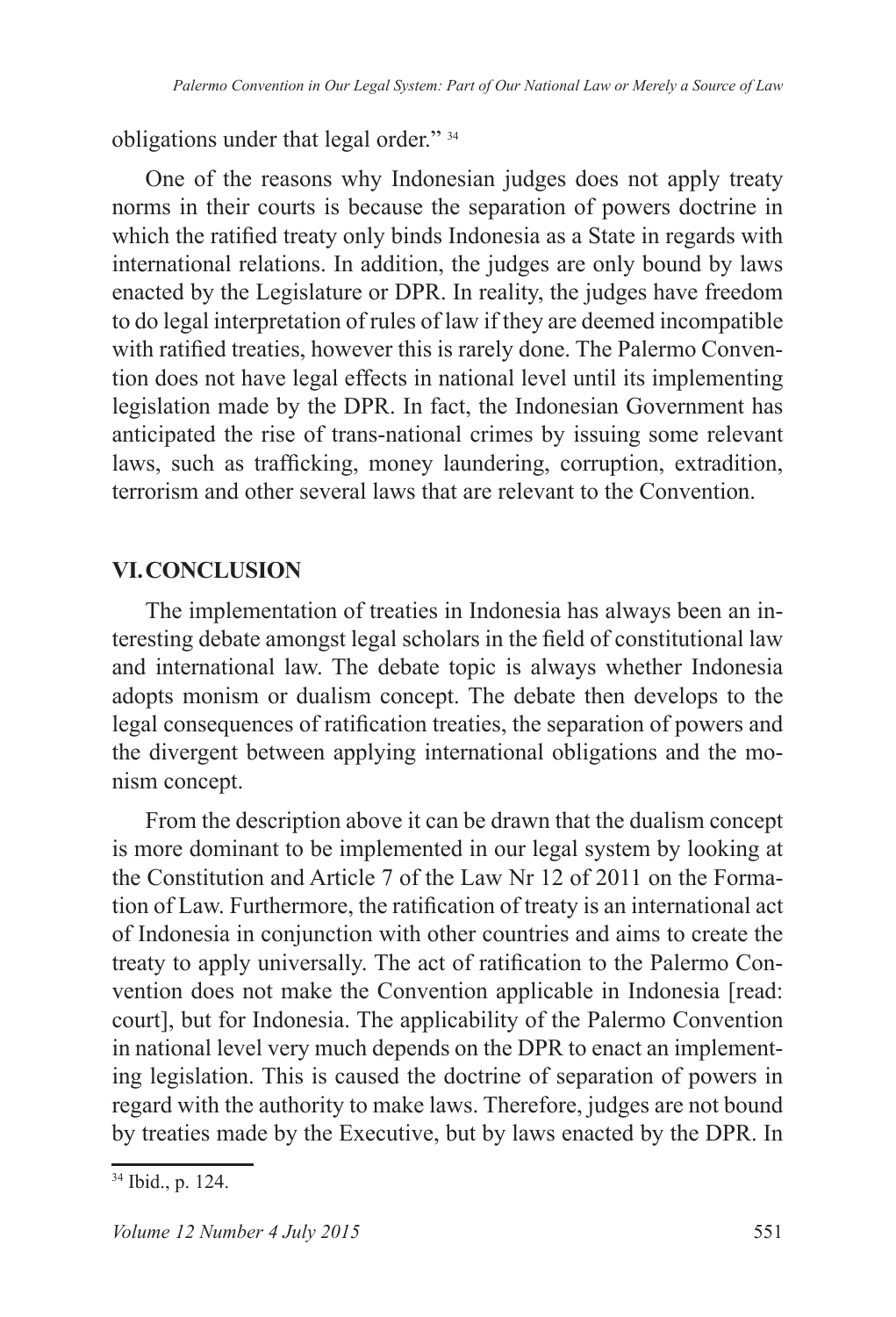term of international obligations, any treaty always assign to states parties to adhere and to apply international obligations under each treaty so that the treaty norms become effective and applicable. One of the international obligations lying under the Palermo Convention is that all states parties shall take any legislative measures to make the provisions in the Palermo Convention have the force of law. The Indonesian Government together with the DPR has an obligation to enact any laws that are relevant to the Convention. Some of Acts of Parliament have been enacted to fulfill its obligations toward the Palermo Convention, such as terrorism, corruption, extradition, money laundering and trafficking. Carrying out the international obligations of treaty is the not the same as the concept of monism due to different legal consequences. Therefore, it errs if there is suspicion that ratification of treaty is to make the treaty enforceable in Indonesia [read: court], however it applies to Indonesia as a state.

#### **REFERENCES**

- Aalt Willem & Philipp Kiiver, 2007, Constitutional Compared: An Introduction to Comparative Constitutional Law, Intersentia, Antwerpen.
- Alf Ross, 1947, A Textbook of International Law: General Part, Longmans, Green and Co, London-NY-Toronto.
- Alina Kaczorowska, 2002, Public International Law, Old Bailey Press.
- Boer Mauna, 2001, Hukum Internasional: Pengertian, Peranan, dan Fungsi dalam Era Dinamika Global, Alumni, Bandung.
- Carlos Manuel Vazquez, 1995, The Four Doctrines of Self-Executing Treaties, American Journal of International Law, Volume 89, Issue 4.
- Chrissy Fox, 2003, Implication of the U.S." Reservations and NSE Declaration to the ICCPR for Capital Offenders and Foreign Relations, Comments, 11 Tul. J. Int"l. & Comp. L. 303, Tulane Journal of International and Comparative Law.
- Christopher Harland, Domestic Reception of International Humanitarian Law: U.K. and Canadian Implementing Legislations, in Christopher P.M. Walters (Ed.), 2006, British and Canadian Perpectives on International Law, Martinus Nijhoff Publishers, Leiden/Boston.
- David Sloss, 1999, The Domestication of International Human Rights: Non-Self- Executing Declaration and Human Rights Treaties, 24 Yale J. Int"l. L. 129, Yale Journal of International Law.
- Gareth Evan, 1995, International Treaties: Their Impact on Australia, A Speech on the International Treaties Conference, Canberra, Australia, at http://www.australianpolitics.com/foreign/treaties/85-09-04treaties-evans.shtml